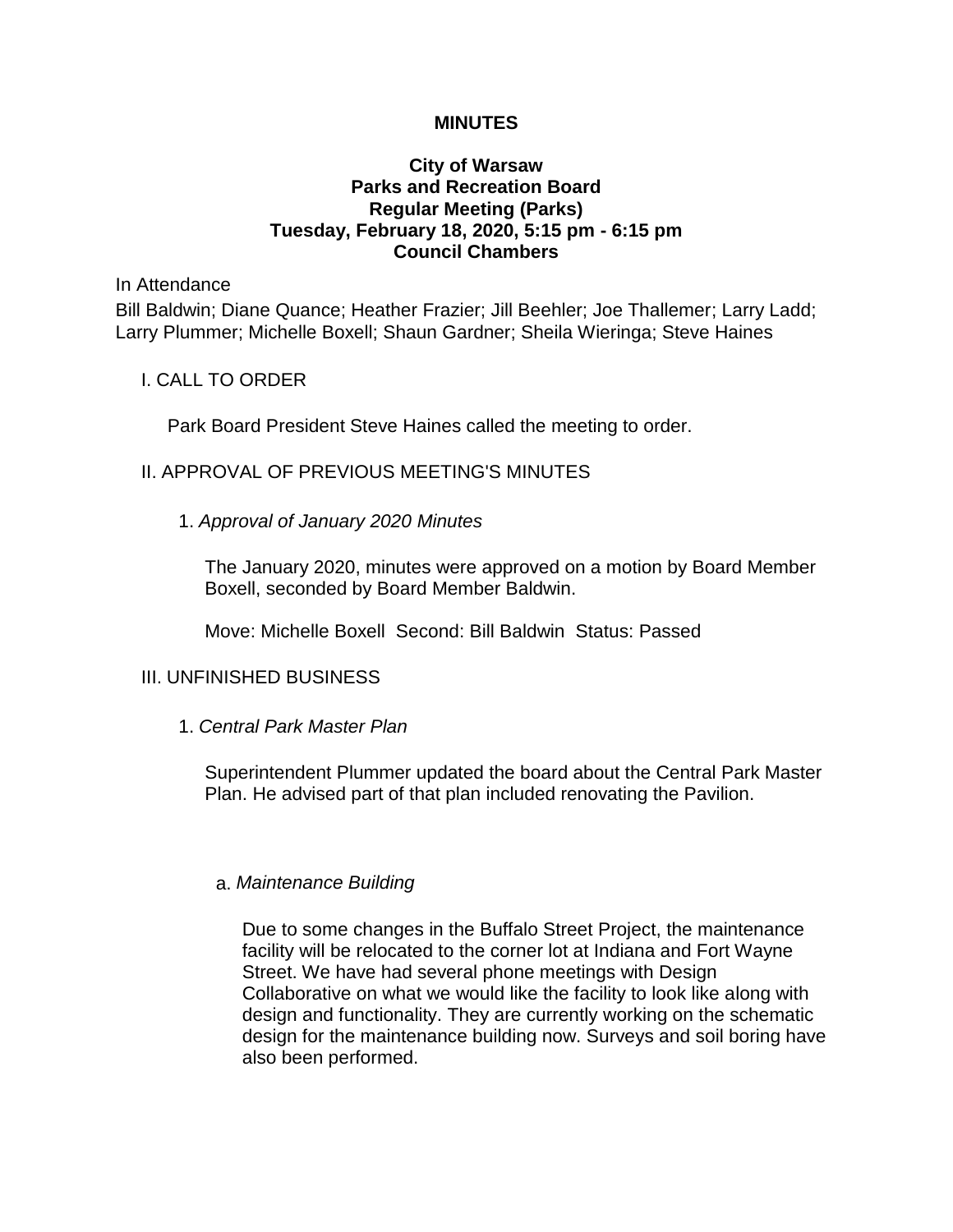## b. *Pavilion Construction Drawings*

Design Collaborative will be working on the construction plans for the Pavilion renovation which will also include our offices in April.

## IV. NEW BUSINESS

### 1. WCS Food & Nutrition Services

Stacie Light from the Warsaw Community Schools Food & Nutrition Services approached the Board and asked for approval to continue the Bixler Park free lunch program this summer. This would be the 14th year for this program. Like previous years, lunches will be free for kids under the age of 18 and adults can purchase a meal for \$4. The only change proposed to this year is Goshen Health has asked to have a booth once a week set up during the meal serving time, which is about an hour. Each week would be a different topic where those attending could have handouts ranging from healthy serving sizes to fun summer activities they can do.

A motion to approve the free summer lunch program was approved by Board Member Ladd, seconded by Board Member Beehler.

Move: Larry Ladd Second: Jill Beehler Status: Passed

#### 2. *Kosciusko County Council on Aging and Aged Lease (PTYC)*

Superintendent Plummer advised the Board the yearly lease for the KCCAA is due. This lease is the same as the previous year, where KCCAA pays \$1053/month to use the Pete Thorn Youth Center. This monthly rental fee is off set by a generous contribution from Wayne Township of \$26,000.

A motion to approve the KCCAA lease agreement for 2020 was approved by Board Member Beehler, seconded by Board Member Boxell.

Move: Jill Beehler Second: Michelle Boxell Status: Passed

#### 3. *Year End Report*

Superintendent Plummer reviewed completed projects, collaborations and new equipment purchases, all which occurred in 2019. Please see attached documents for additional information and budget details.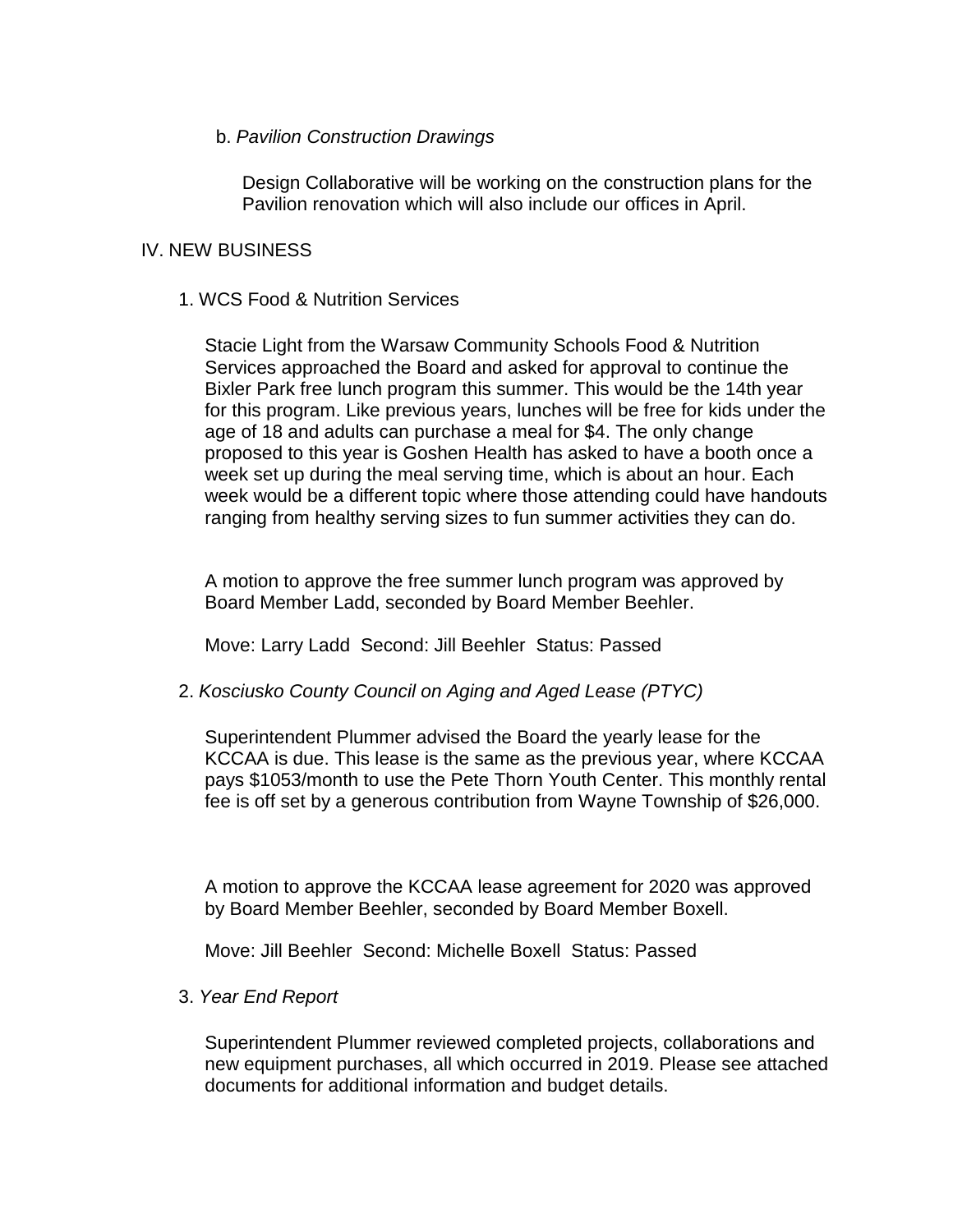## 4. *Playground Audit*

Maintenance Director Gardner informed the Board our playgrounds have been well maintained through out the season. We have some employees that are certified for playground audits and we check them on a regular basis.

## 5. *Program Fees*

Recreation Director Wieringa informed the Board about programs which have occurred since the last Board meeting. She also wanted to touch base on the most recent partnership with the Bowling Alley and how with that partnership, we had two sold out programs in February. The Daddy Daughter Dance was sold out for both nights along with the Mommy and Son bowling night at the Bowling Alley.

Wieringa also reviewed new programs and the fees for those programs. Wieringa asked for the Board's approval to approve a cap of \$10 on the new programs until she is able to thoroughly research the cost of each. She advised the programs will not exceed the \$10 fee and could be less depending on costs.

A motion to approve a cap on the new program registration fees for \$10, was approved by Board Member Beehler, seconded by Board Member Boxell.

Move: Jill Beehler Second: Michelle Boxell Status: Passed

# V. OTHER MATTERS TO COME BEFORE THE BOARD

The Mayor informed the Board the Gas Station off Detroit Street was recently demolished.